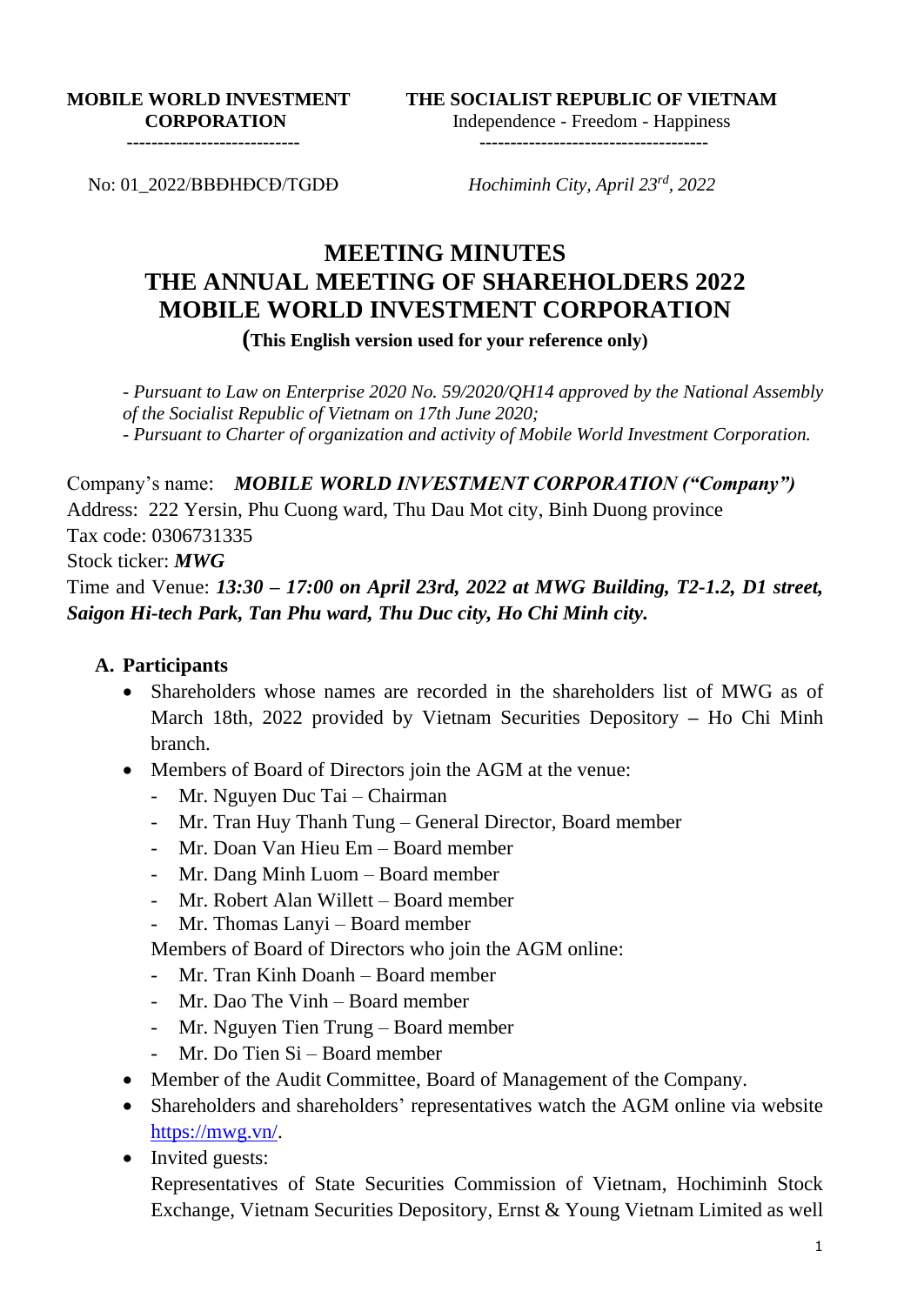as representatives of media, banks and our partners join the AGM at the venue or watch the AGM online via website [https://mwg.vn/.](https://mwg.vn/)

## **B. Details of the meeting:**

- **I. Opening ceremony:**
	- 1. Introduction of participants:
	- The presidium includes:
		- Mr. Nguyen Duc Tai Chairman Chairman of the meeting
		- Mr. Tran Huy Thanh Tung –Member
		- Mr. Doan Van Hieu Em Member
		- Mr. Dang Minh Luom Member
		- Mr. Robert Alan Willett Member
		- Mr. Thomas Lanyi Member
	- The secretariat includes:
		- Ms. Le Thi Thu Trang Head of the Secretariat
		- Ms. Nguyen Thanh Ny Ny Member
	- The Voting Committee was approved by AGM with approval rate of 100%, including:
		- Mr. Nguyen Trung Kien Head of the Voting Committee
		- Mr. Chu Thi Hao Member
		- Ms. Tran Thi Kim Loan Member
	- 2. Reporting on registration of shareholders and declaring legal conditions of the meeting:
		- Mr. Nguyen Trung Kien on behalf of the Voting Committee announced shareholders attendance report as follows:
		- 100% participants at AGM 2022 are MWG's shareholders or representatives of MWG's shareholders whose names are recorded in the shareholders list of MWG as of March 18<sup>th</sup>, 2022.
		- Total shareholders of the Company: 21,006 shareholders.
		- Total voting rights: 713,065,495 shares.
		- Total number of shareholders attending the meeting either directly or indirectly by representatives was: 1,235 shareholders.
		- Total number of shares of shareholders attending the meeting either directly or indirectly by representatives was: 472.672.779 shares.
		- EQUIVALENT TO: 66.29% stake
		- Pursuant to Law on Enterprise and MWG's Charter, the Annual General Meeting of Shareholders 2022 of MWG is eligible to proceed.

## **II. Content of the meeting:**

- 1. Agenda and content of the meeting including AGM Proposal Letter announced on March  $31<sup>st</sup>$ , 2022; amendment No.1 announced on April  $13<sup>th</sup>$ , 2022; amendment No.2 announced on April 21<sup>st</sup>, 2022 an and other documents were announced publicly on website [AGM documentation 2022 \(mwg.vn\)](https://mwg.vn/eng/announcements/agm-documentation-2022-2248) and in each voting matter on website [https://dhcd.mwg.vn/.](https://dhcd.mwg.vn/) The Secretariat reads the summary of AGM proposals to spend more time for discussion session.
- 2. Approving rate for the agenda and content of the meeting is: 100%.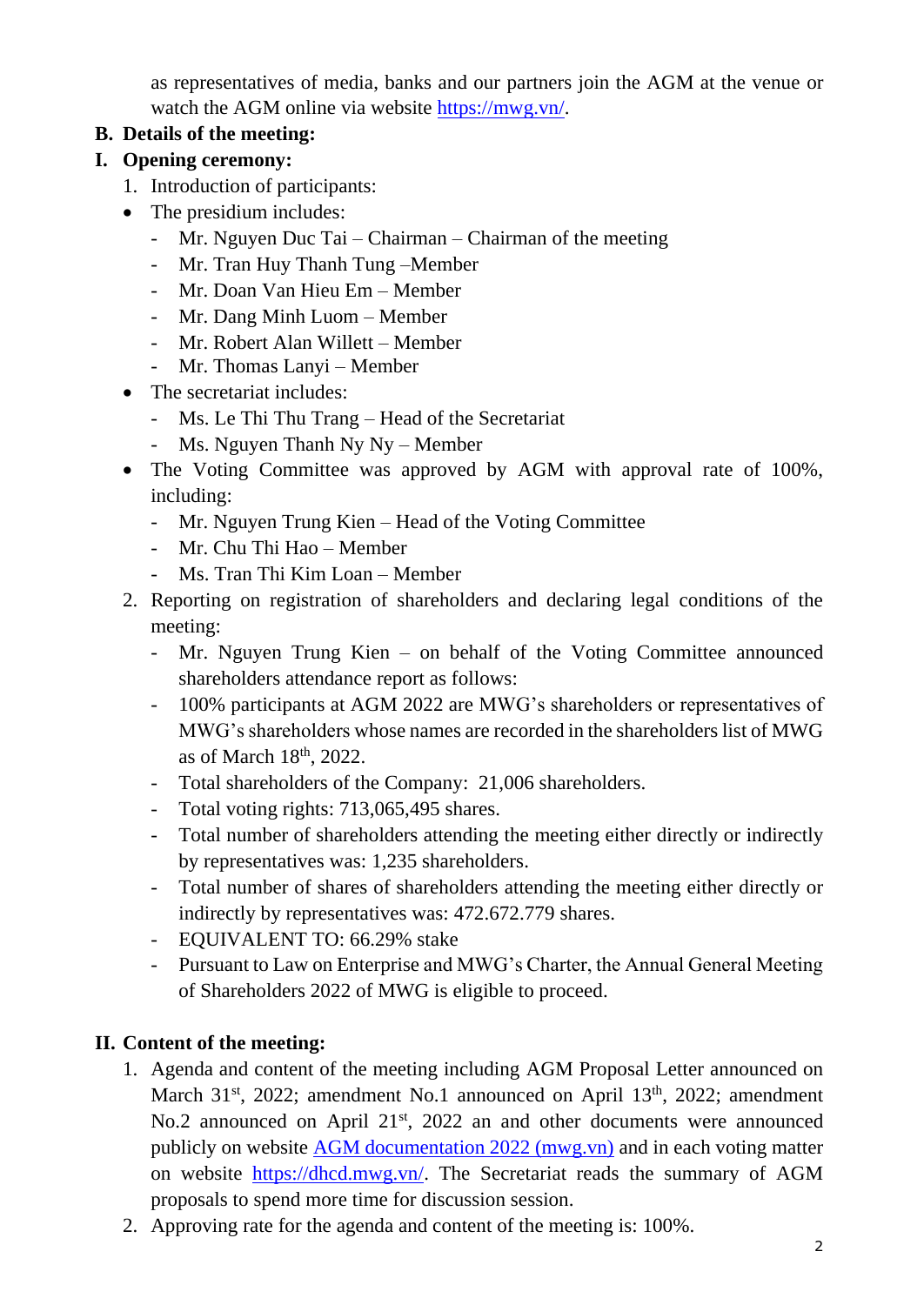3. Shareholders attending the Meeting in person can raise hands to ask questions. Shareholders attending the Meeting online can use the function "Enter Your Question" on the website<https://dhcd.mwg.vn/> to send their questions to the AGM. Depending on available time, the Secretariat or authorized division reads each question along with shareholder's name, thus other shareholders can listen to the discussion session in accordance with Charter of the Company.

## **III. Discussion**

Please access to this [LINK](https://www.youtube.com/watch?v=NckSFugLrzE) for the video of the whole discussion session.

## **IV. The voting results**

## **ARTICLE 1: REPORT OF BOARD OF DIRECTORS ("BOD") 2021**

| <b>Results</b>                      | Approved    | Disapproved | <b>Blank votes</b> | <b>Invalid votes</b> |
|-------------------------------------|-------------|-------------|--------------------|----------------------|
| <b>Number of shares</b>             | 452,809,711 | 900         | 19,677,026         | 185,142              |
| $\%$ voting rights<br>attending AGM | 95.80%      | $0.00\%$    | 4.16%              | $0.04\%$             |

## **ARTICLE 2: REPORT OF ACTIVITIES OF INDEPENDENT BOARD MEMBERS IN AUDIT COMMITTEE 2021**

| <b>Results</b>                      | Approved    | Disapproved | <b>Blank votes</b> | <b>Invalid votes</b> |
|-------------------------------------|-------------|-------------|--------------------|----------------------|
| <b>Number of shares</b>             | 452,808,261 |             | 19,677,326         | 187,192              |
| $\%$ voting rights<br>attending AGM | 95.80%      | $0.00\%$    | $4.16\%$           | $0.04\%$             |

## **ARTICLE 3: AUDITED FINANCIAL STATEMENT OF 2021**

| <b>Results</b>                   | Approved    | Disapproved | <b>Blank votes</b> | Invalid votes |
|----------------------------------|-------------|-------------|--------------------|---------------|
| <b>Number of shares</b>          | 452,651,165 |             | 19,676,226         | 345,388       |
| % voting rights<br>attending AGM | 95.76%      | $0.00\%$    | $4.16\%$           | $0.08\%$      |

## **ARTICLE 4: BUSINESS PLAN OF 2022**

| <b>Results</b>                   | Approved    | <b>Disapproved</b> | <b>Blank votes</b> | <b>Invalid votes</b> |
|----------------------------------|-------------|--------------------|--------------------|----------------------|
| <b>Number of shares</b>          | 452,641,915 | 3.000              | 19,676,226         | 351,638              |
| % voting rights<br>attending AGM | 95.76%      | $0.00\%$           | 4.16%              | $0.08\%$             |

## **ARTICLE 5: REPORT ON CASH DIVIDEND PAYMENT FROM RETAINED EARNINGS OF 2020**

| <b>Results</b>                      | Approved    | <b>Disapproved</b> | <b>Blank votes</b> | <b>Invalid votes</b> |
|-------------------------------------|-------------|--------------------|--------------------|----------------------|
| <b>Number of shares</b>             | 452,085,443 | 3,000              | 19,695,000         | 889,336              |
| $\%$ voting rights<br>attending AGM | 95.64%      | $0.00\%$           | $4.17\%$           | $0.19\%$             |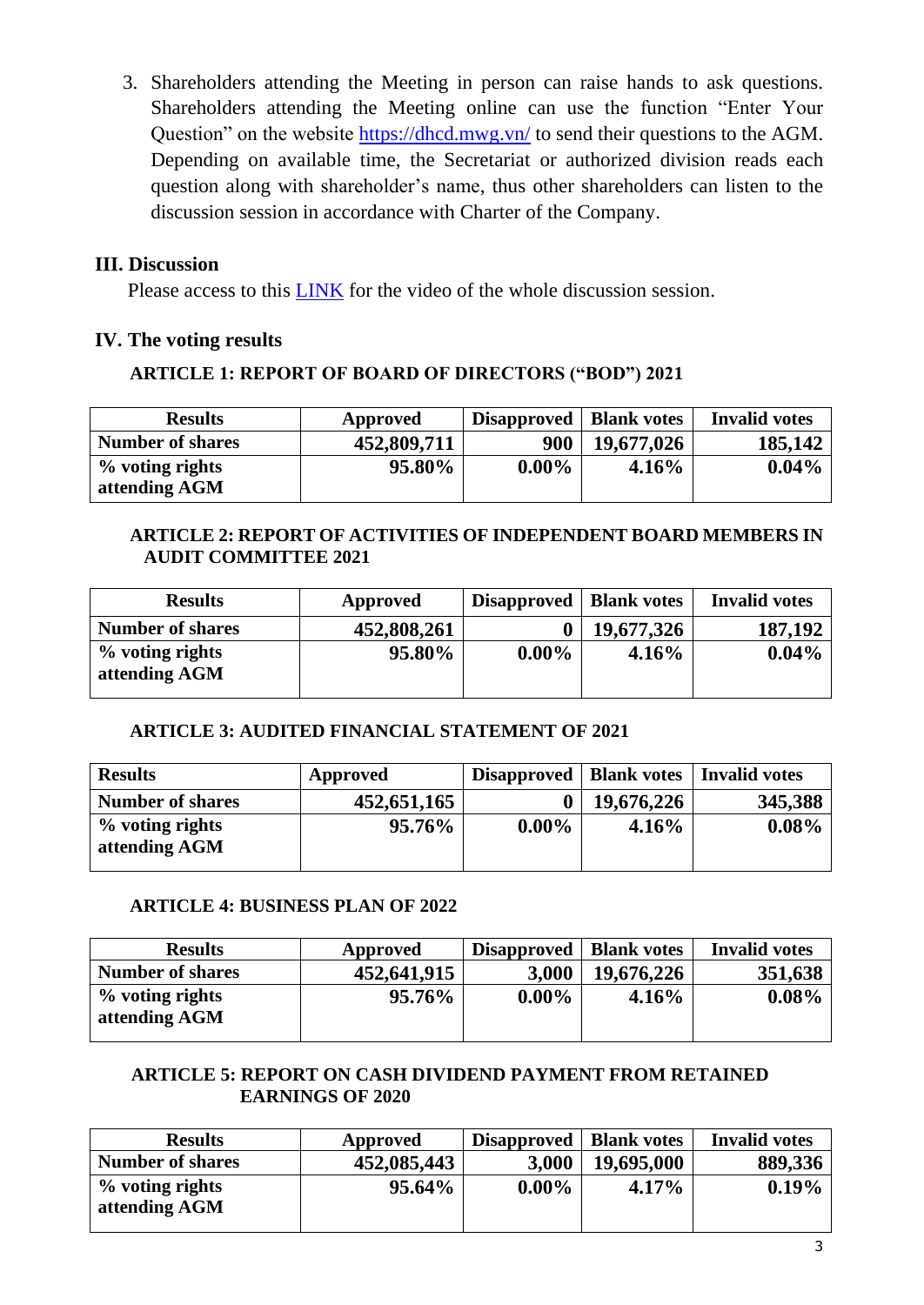#### **ARTICLE 6: REPORT ON STOCK DIVIDEND PAYMENT FOR ALL EXISTING SHAREHOLDERS BASED ON RETAINED EARNINGS OF 2020 (ESOP 2020)**

| <b>Results</b>                      | Approved    | <b>Disapproved</b> | <b>Blank votes</b> | <b>Invalid votes</b> |
|-------------------------------------|-------------|--------------------|--------------------|----------------------|
| <b>Number of shares</b>             | 451,640,247 | 3,000              | 19,682,181         | 1,347,351            |
| $\%$ voting rights<br>attending AGM | 95.55%      | $0.00\%$           | $4.16\%$           | $0.29\%$             |

#### **ARTICLE 7: REPORT ON THE RESULT OF ESOP ISSUANCE TO EXECUTIVE BOARD AND KEY MANAGEMENT PERSONEL OF MOBILE WORLD INVESTMENT CORPORATION AND ITS SUBSIDIARIES ACCORDING TO ARTICLE 10 AND 11 OF THE RESOLUTION OF THE GENERAL MEETING OF SHAREHOLDERS 2021 (ESOP 2021)**

| <b>Results</b>                   | Approved      | Disapproved | <b>Blank votes</b> | <b>Invalid votes</b> |
|----------------------------------|---------------|-------------|--------------------|----------------------|
| <b>Number of shares</b>          | 451, 154, 707 | 24,360      | 19,678,181         | 1,815,531            |
| % voting rights<br>attending AGM | 95.45%        | $0.01\%$    | 4.16%              | $0.38\%$             |

#### **ARTICLE 8: CASH DIVIDEND POLICY BASED ON BUSINESS RESULTS OF 2021**

| <b>Results</b>                   | Approved    | Disapproved | <b>Blank votes</b> | <b>Invalid votes</b> |
|----------------------------------|-------------|-------------|--------------------|----------------------|
| <b>Number of shares</b>          | 451,509,770 |             | 19,680,226         | 1,482,783            |
| % voting rights<br>attending AGM | $95.52\%$   | $0.00\%$    | $4.16\%$           | $0.32\%$             |

## **ARTICLE 9: STOCK DIVIDEND FOR EXISTING SHAREHOLDERS BASED ON RETAINED EARNINGS OF 2021**

| <b>Results</b>                      | Approved    | <b>Disapproved</b> | <b>Blank votes</b> | <b>Invalid votes</b> |
|-------------------------------------|-------------|--------------------|--------------------|----------------------|
| <b>Number of shares</b>             | 450,939,983 | 36,839             | 19,676,226         | 2,019,731            |
| $\%$ voting rights<br>attending AGM | 95.40%      | $0.01\%$           | 4.16%              | 0.43%                |

#### **ARTICLE 10: EMPLOYEE STOCK OPTION PLAN FOR EXECUTIVE BOARD AND KEY MANAGEMENT PERSONNEL OF MOBILE WORLD INVESTMENT CORPORATION AND ITS SUBSIDIARIES BASED ON BUSINESS RESULTS OF 2022 (ESOP 2022)**

| <b>Results</b>                      | Approved    | <b>Disapproved</b> | <b>Blank votes</b> | <b>Invalid votes</b> |
|-------------------------------------|-------------|--------------------|--------------------|----------------------|
| <b>Number of shares</b>             | 420,969,146 | 29,961,382         | 19,718,720         | 2,023,531            |
| $\%$ voting rights<br>attending AGM | 89.06%      | $6.34\%$           | $4.17\%$           | 0.43%                |

#### **ARTICLE 11: REDUCTION OF CHARTER CAPITAL DUE TO REPURCHASING OF SHARES FROM EMPLOYEE RESIGNATION**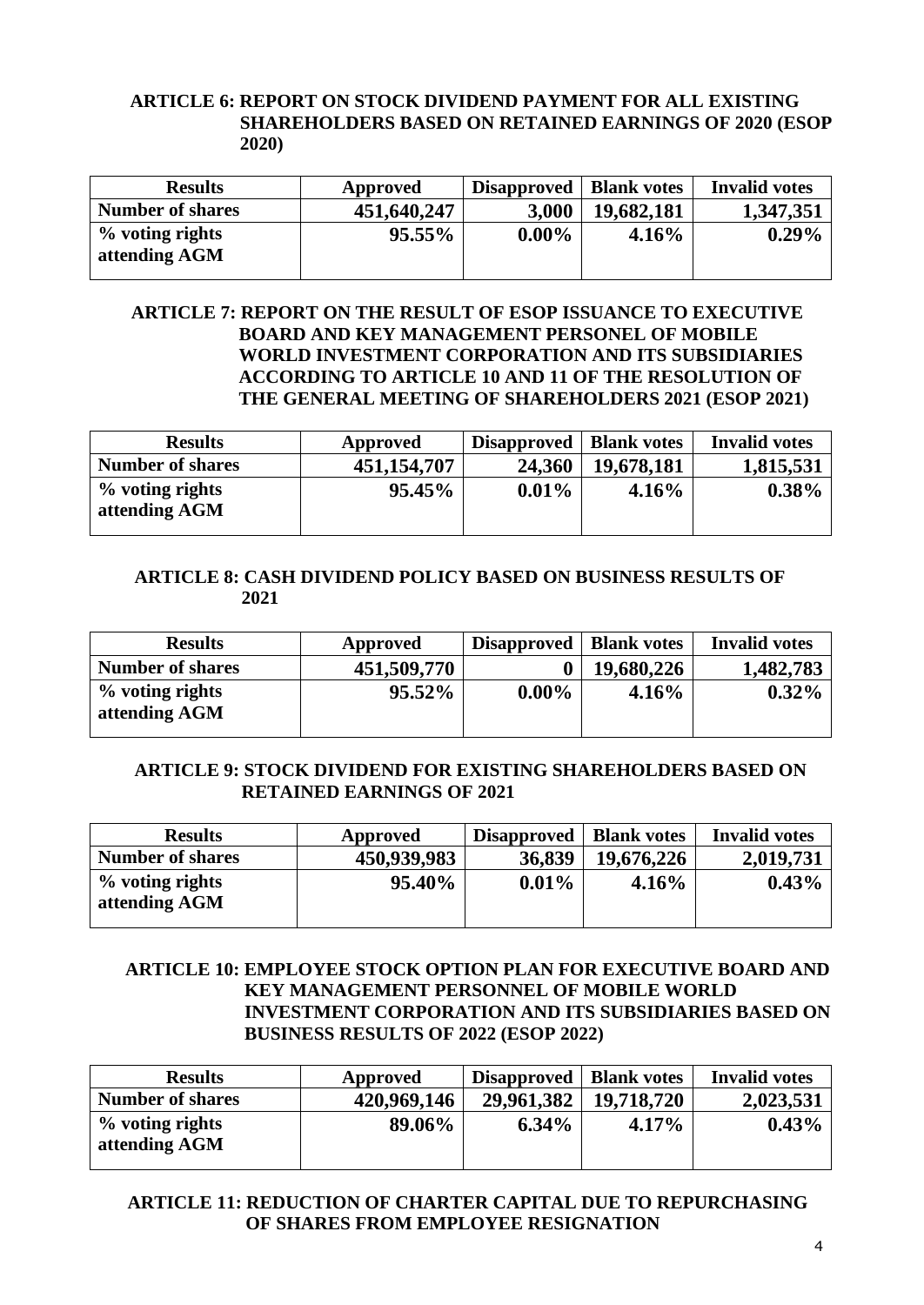| <b>Results</b>                   | Approved    | <b>Disapproved</b> | <b>Blank votes</b> | <b>Invalid votes</b> |
|----------------------------------|-------------|--------------------|--------------------|----------------------|
| <b>Number of shares</b>          | 450,838,694 |                    | 19,676,626         | 2,157,459            |
| % voting rights<br>attending AGM | 95.38%      | $0.00\%$           | 4.16%              | $0.46\%$             |

## **ARTICLE 12: CHANGES IN THE CHARTER OF MOBILE WORLD INVESTMENT CORPORATE**

| <b>Results</b>                   | Approved    | <b>Disapproved</b> | <b>Blank votes</b> | <b>Invalid votes</b> |
|----------------------------------|-------------|--------------------|--------------------|----------------------|
| <b>Number of shares</b>          | 450,817,229 |                    | 19,698,091         | 2,157,459            |
| % voting rights<br>attending AGM | 95.38%      | $0.00\%$           | $4.17\%$           | $0.45\%$             |

#### **ARTICLE 13: RESIGNATION OF MR. TRAN KINH DOANH AS A MEMBER OF THE BOARD OF DIRECTORS**

| <b>Results</b>                   | Approved    | Disapproved | <b>Blank votes</b> | <b>Invalid votes</b> |
|----------------------------------|-------------|-------------|--------------------|----------------------|
| <b>Number of shares</b>          | 450,837,710 | 384         | 19,677,226         | 2,157,459            |
| % voting rights<br>attending AGM | 95.38%      | $0.00\%$    | 4.16%              | $0.46\%$             |

#### **ARTICLE 14: SELECTION OF AUDITOR FOR 2021 FINANCIAL YEAR**

| <b>Results</b>                      | Approved    | Disapproved | <b>Blank votes</b> | <b>Invalid votes</b> |
|-------------------------------------|-------------|-------------|--------------------|----------------------|
| <b>Number of shares</b>             | 449,320,925 | 1,517,969   | 19,676,426         | 2,157,459            |
| $\%$ voting rights<br>attending AGM | 95.06%      | $0.32\%$    | 4.16%              | $0.46\%$             |

#### **ARTICLE 15: REMUNERATION OF THE MEMBERS OF BOD AND AUDIT COMMITTEE PROPOSAL FOR 2022**

| <b>Results</b>                      | Approved    | Disapproved | <b>Blank votes</b> | <b>Invalid votes</b> |
|-------------------------------------|-------------|-------------|--------------------|----------------------|
| <b>Number of shares</b>             | 450,839,094 |             | 19,676,226         | 2,157,459            |
| $\%$ voting rights<br>attending AGM | 95.38%      | $0.00\%$    | $4.16\%$           | $0.46\%$             |

#### **ARTICLE 16: ALLOCATION OF VND10 BILLION FROM THE NPAT FOR TO "MAI AM THE GIOI DI DONG" CHARITY FUND FOR CHARITY ACTIVITIES**

| <b>Results</b>                   | Approved    | Disapproved   Blank votes |            | <b>Invalid votes</b> |
|----------------------------------|-------------|---------------------------|------------|----------------------|
| <b>Number of shares</b>          | 432,787,879 | 18,051,215                | 19,676,226 | 2,157,459            |
| % voting rights<br>attending AGM | 91.56%      | $3.82\%$                  | $4.16\%$   | $0.46\%$             |

## **ARTICLE 17: TRANSFER OF ALL SHARES OWNED BY MOBILE WORLD INVESTMENT CORPORATION IN BACH HOA XANH TRADING JOINT STOCK COMPANY TO BACH HOA XANH TECHNOLOGY**